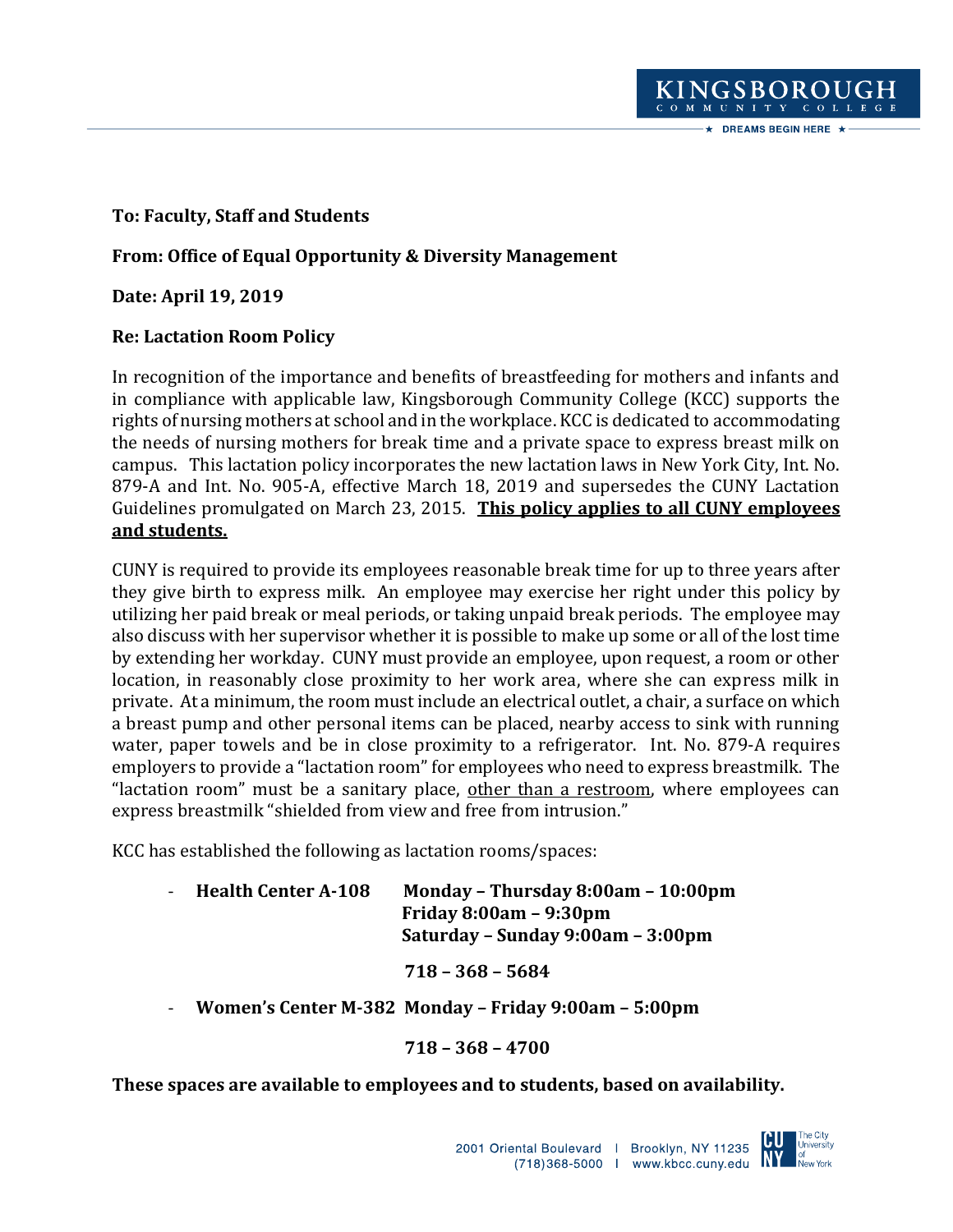### **Procedures for Employees**

Requests for time off to express milk: Employees should discuss their requests with their supervisors. Such requests can be made orally or in writing. Employees may request reasonable unpaid break time and/or use their paid breaks or meals for this purpose. The employee may also ask her supervisor whether it would be possible for some or all of the time used to express milk to be made up at the beginning or end of the work day. After an employee requests the use of the lactation room/space, the employee should ensure that Human Resources has the necessary information regarding the duration and hours that the employee will be using the lactation room/space.

If an employee requires assistance in requesting time off to express milk, the employee should contact **Human Resources at 718 – 368 – 5436.** In the unlikely event that the designated spaces are not available, employees are advised to contact **Human Resources,** is responsible for finding more than one space that meets the requirements for a lactation room/space, and for deciding which employee will use which room, based on an evaluation of the circumstances.

#### **Responsibilities of Supervisors**

Supervisors should grant reasonable requests from employees for unpaid break time and/or the use of paid breaks or mealtimes for lactation, whether requests are submitted orally or in writing. The supervisor must give a written response within five business days. The employee should tell the supervisor approximately when she will need breaks and how long it will take. However, supervisors should be prepared to be flexible. Supervisors should also make their best efforts to comply with reasonable requests by an employee to make up some or all of the time used to express milk at the beginning or end of the work day. All supervisors, including department chairs, should be aware of the requirements of these guidelines so that appropriate accommodation can be made on a case-by-case basis as needed. Supervisors should consult with **Human Resources** should any difficulties arise in complying with these guidelines.

#### **Procedures for Students**

Access to lactation spaces: Student will access to the lactation spaces based on availability and on a first-come, first-served basis.

Requests for time away from class to express milk:Students are expected to explain the need for any required classroom absences to their instructors, and to work with their instructors to make up any missed work.

If a student requires assistance in accessing the lactation room/spaces, they should contact the **Office of Student Affairs at 718 – 368 – 5563.**